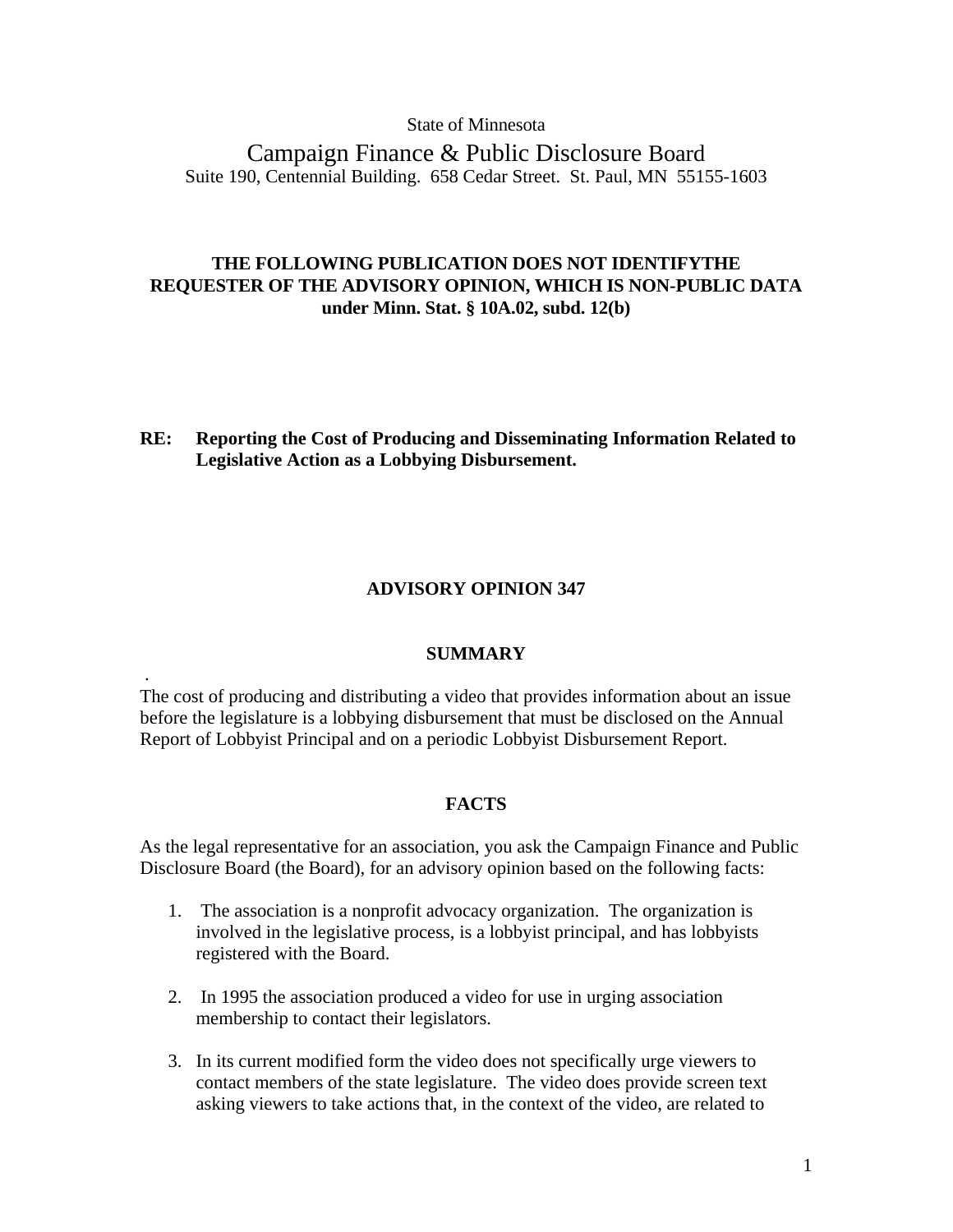potential legislative action. The body of the video relates a state program to issues that are of concern to members of the association.

- 4. Members of the association view the video in its current form as educational in nature.
- 5. Members of the association plan to air the modified version of the video at meetings. Local cable television stations may also use the video.

# **ISSUE ONE**

Does the video constitute a lobbying expenditure based on its content and purpose?

## **OPINION**

Yes. Minnesota Statutes §10A.04, subd. 6 (c) (2), provides in part that a lobbyist principal must report "all expenditures for advertising, mailing, research, analysis, compilation and dissemination of information, and public relations campaigns related to legislative action …". Specific words or phrases are not required to classify material as a reportable lobbying disbursement. The need to report material as a lobbying disbursement depends on whether the purpose of the material is tied to some action of the legislature. The association may view the video as educational, however it is also intended to alert viewers of the possible consequences of pending legislative action. As such, the video is "dissemination of information…related to legislative action" under the statute.

## **ISSUE TWO**

If the video is a reportable lobbying expenditure must the association report expenses associated with producing the spot in 1995 or only the costs associated with its modification and distribution in 2003?

#### **OPINION**

If the association included the cost of producing and distributing the video in 1995 in its annual report of lobbying disbursements, then only the additional cost to modify and distribute the video in its current form is reportable in 2003. If the initial production cost was not reported in 1995, then the total cost of initial production, modification, and distribution is reportable in 2003.

The designated lobbyist of the association must report the cost of producing and distributing the video on the lobbyist's Lobbying Disbursement Report (Minn. Rules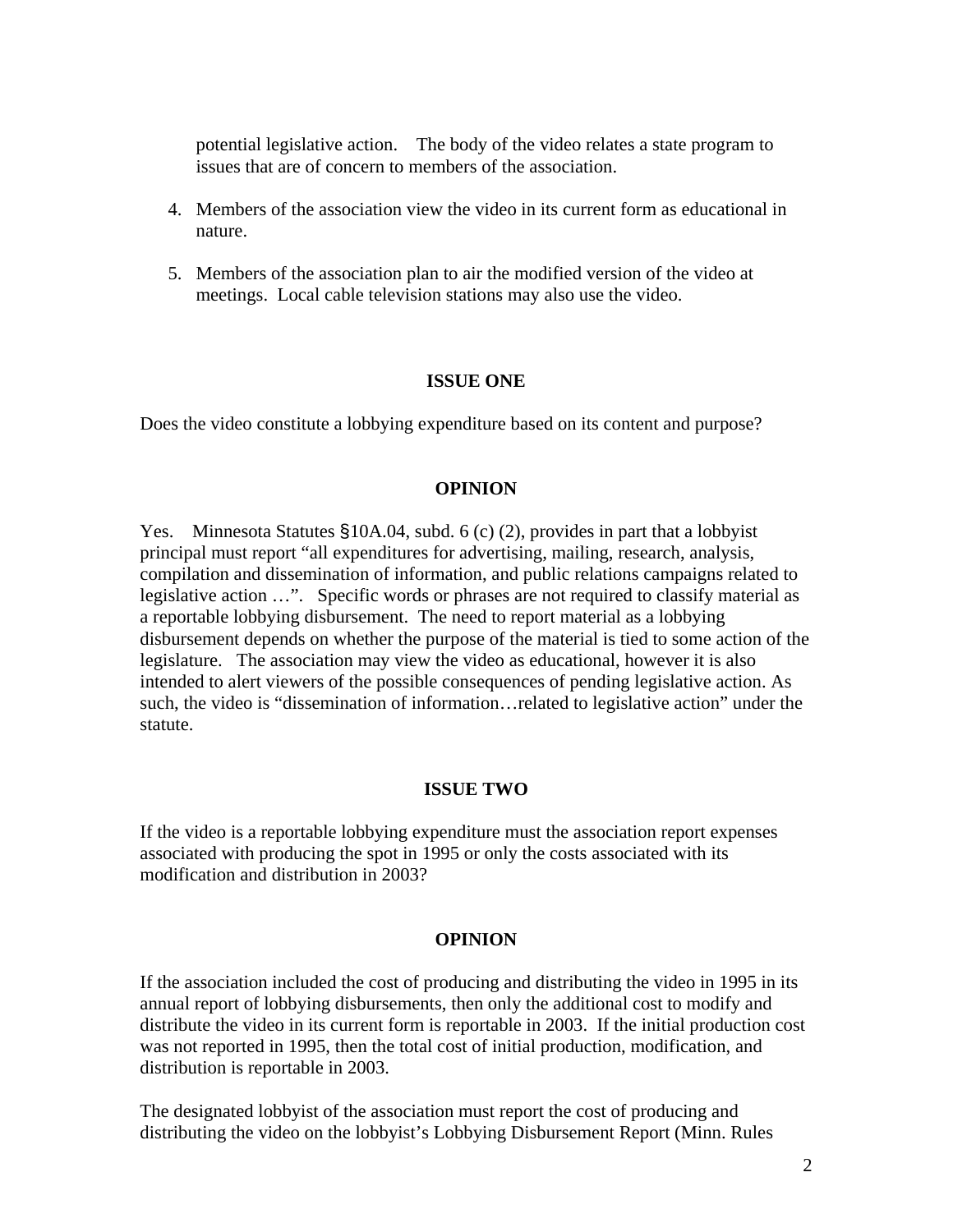4511.0500, Subp. 2, (A)). The designated lobbyist would include the video production and video costs under the "lobbying materials" disbursement category (Minn. Rules 41 1.0600, Subp. 5, (A)).

Issued February 24,2003

 $\mathcal{I}$ 

CIV of Miller Chair<br>Campaign Finance and Public Disclosure Board